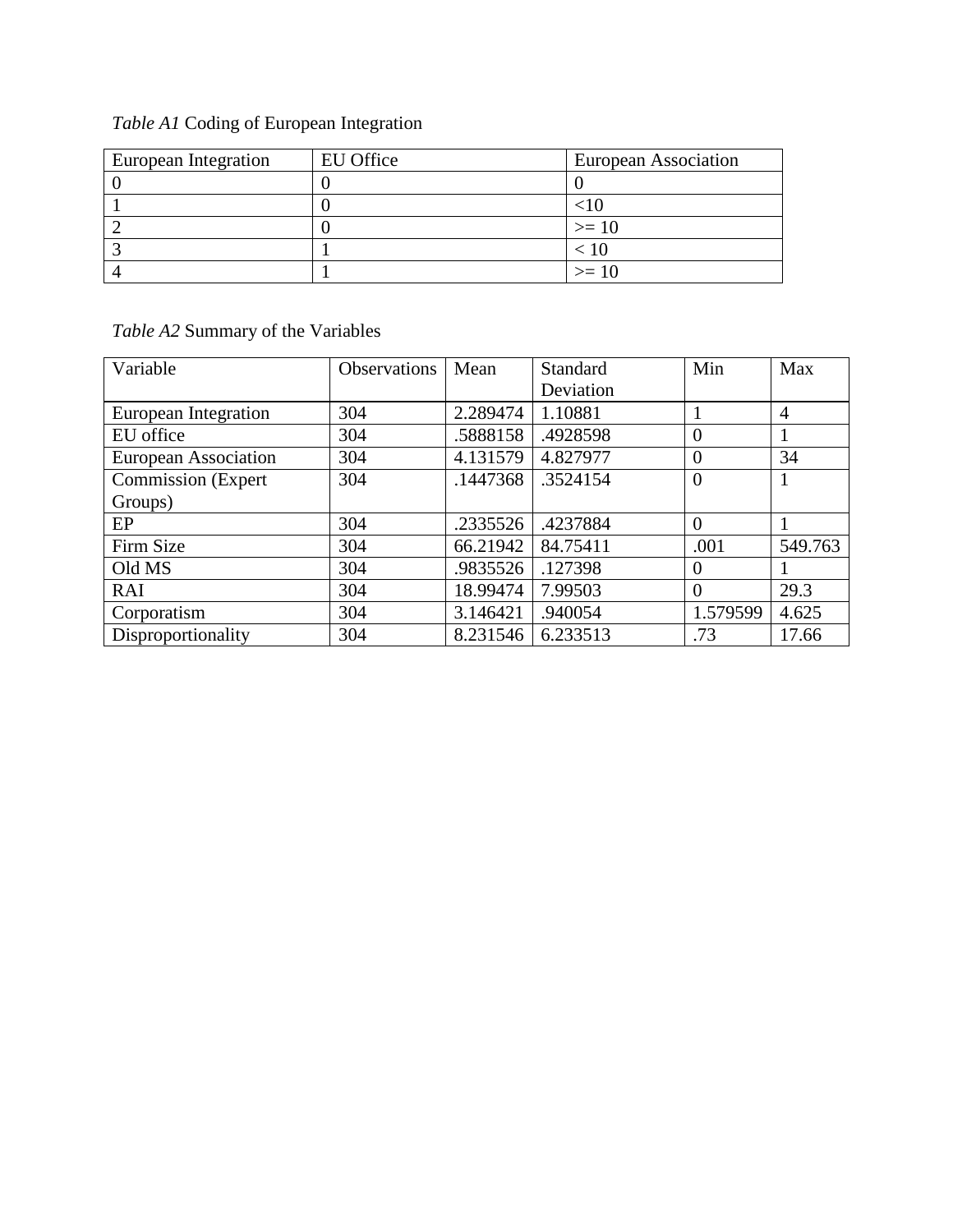|                      | (1)          | (2)          |
|----------------------|--------------|--------------|
| <b>VARIABLES</b>     | Model 1      | Model 1      |
|                      |              |              |
| <b>Commission IV</b> | $1.040***$   | $1.027***$   |
|                      | (0.253)      | (0.255)      |
| EP                   | 0.989***     | $1.020***$   |
|                      | (0.169)      | (0.171)      |
| Size                 | $0.00376***$ | $0.00372***$ |
|                      | (0.00136)    | (0.00137)    |
| Old MS               | 0.498        | 0.319        |
|                      | (0.495)      | (0.497)      |
| <b>RAI</b>           |              | $0.0163**$   |
|                      |              | (0.00832)    |
| $_{\text{cut}1}$     | 0.774        | $0.893*$     |
|                      | (0.498)      | (0.493)      |
| $_{\text{cut2}}$     | 0.794        | $0.913*$     |
|                      | (0.498)      | (0.493)      |
| cut3                 | 2.698***     | 2.832***     |
|                      | (0.532)      | (0.527)      |
| Constant             | $-1.195***$  | $-1.195***$  |
|                      | (0.0985)     | (0.0986)     |
| Observations         | 304          | 304          |

*Table A3* Ordered Instrumental Variable Analysis for Europeanization

Standard errors in parentheses \*\*\* p<0.01, \*\* p<0.05, \* p<0.1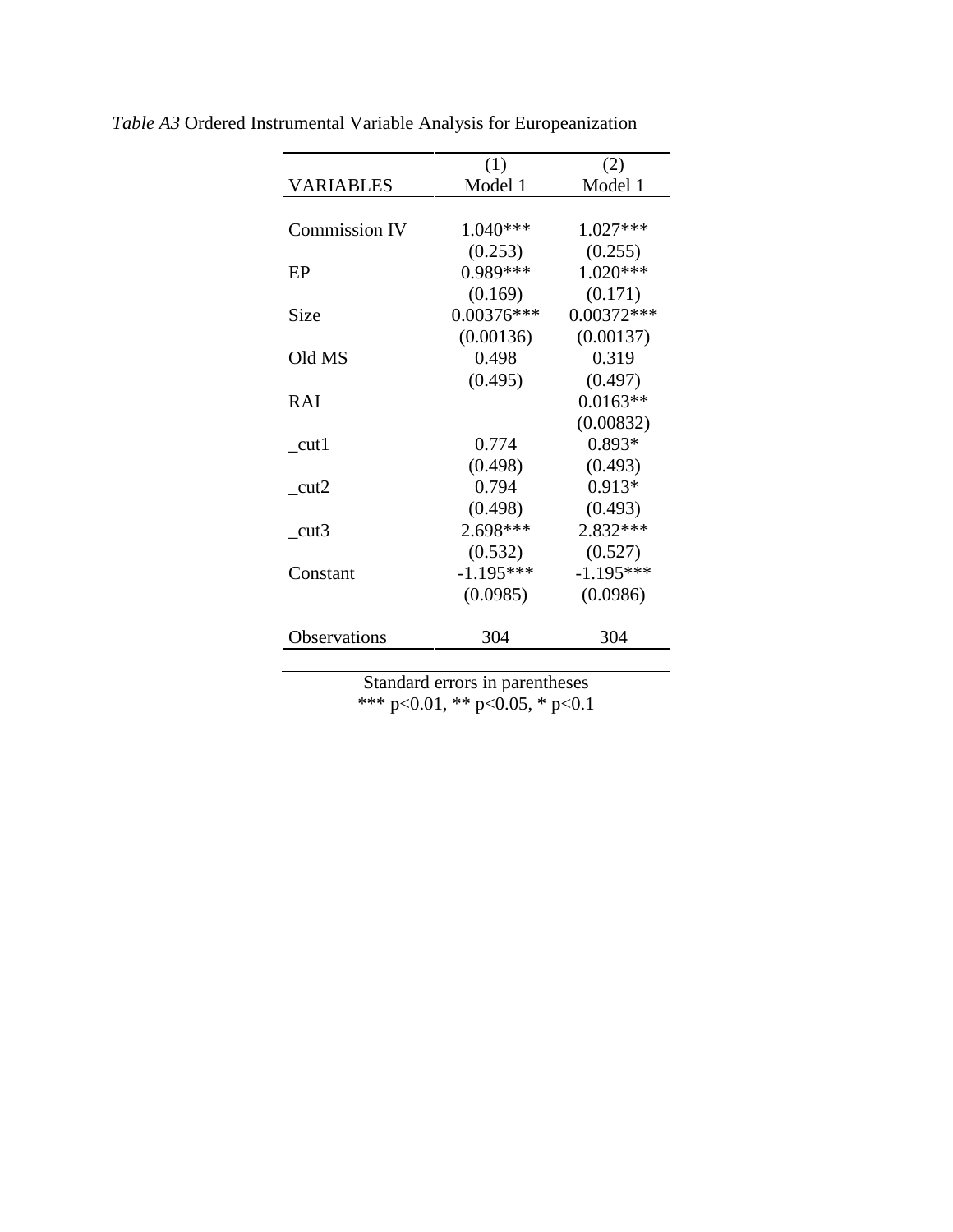|                                       | (1)        | (2)        |  |
|---------------------------------------|------------|------------|--|
| <b>VARIABLES</b>                      | Model 1    | Model 2    |  |
|                                       |            |            |  |
| <b>Commission IV</b>                  | 22.74***   | $22.22***$ |  |
|                                       | (5.088)    | (4.609)    |  |
| EP                                    | 0.717      | 0.656      |  |
|                                       | (1.285)    | (1.257)    |  |
| Size                                  | $-0.00514$ | $-0.00456$ |  |
|                                       | (0.0108)   | (0.0103)   |  |
| Old MS                                | $-0.772$   | $-0.747$   |  |
|                                       | (0.965)    | (0.979)    |  |
| Corporatism                           | $-0.825$   |            |  |
|                                       | (0.529)    |            |  |
| Disproportionality                    |            | 0.101      |  |
|                                       |            | (0.0678)   |  |
| Constant                              | 4.368**    | $0.970**$  |  |
|                                       | (2.114)    | (0.410)    |  |
|                                       |            |            |  |
| Observations                          | 304        | 304        |  |
| Robust standard errors in parentheses |            |            |  |
| *** p<0.01, ** p<0.05, * p<0.1        |            |            |  |
|                                       |            |            |  |

*Table A4* Linear Instrumental Variable Analysis for European Association